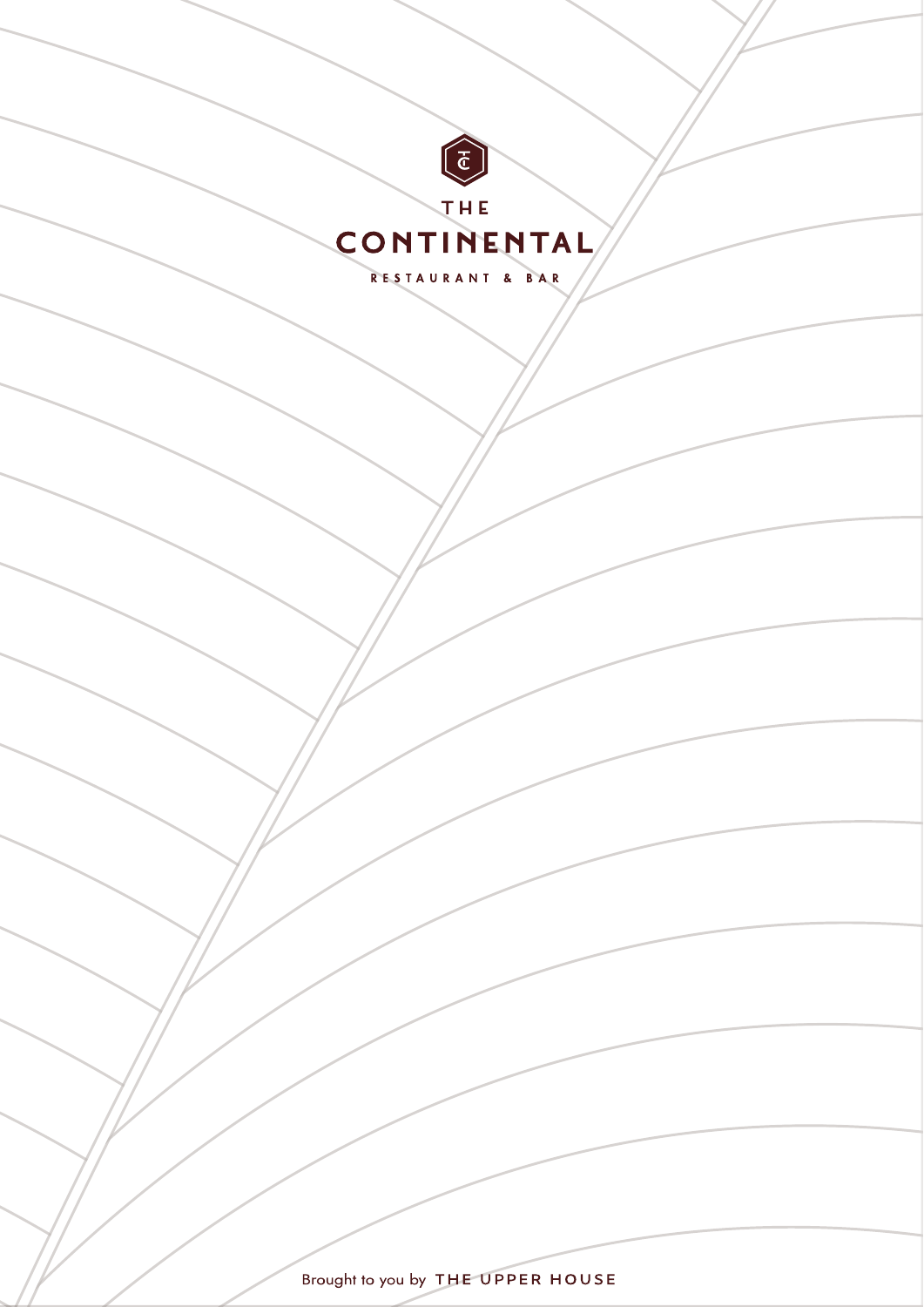#### **Starters**

| <b>Irish Rock Oysters</b><br>- Classic or Grilled with Bone Marrow Butter                                                    | 3pcs<br>6pcs<br>9pcs        | 180<br>360<br>540 |
|------------------------------------------------------------------------------------------------------------------------------|-----------------------------|-------------------|
| <b>Poached Shell-on Tiger Prawns</b><br>- Cocktail Sauce, Rye and Seaweed Bread                                              | 3pcs<br>6pcs<br>9pcs        | 128<br>248<br>368 |
| <b>NOMAD Kaluga Hybrid Caviar</b><br>- Buckwheat Waffles, Creme Fraiche and Egg Gribiche<br>with Charles Heidsieck Champagne | <b>50g</b><br><b>Bottle</b> | 798<br>1398       |
| Fresh Burrata, Japanese Fruit Tomato<br>- Minus 8 Vinegar, Fennel Pollen, Pine Nut Crumble                                   |                             | 198               |
| <b>Crudo of Sea Bass and Scallop</b><br>- Cucumber, Tarama, Lime and Seaweed Crackers                                        |                             | 218               |
| Pâté en Croûte of Smoked Duck and Pistachio<br>- Soused Baby Beetroots, Cumberland Sauce                                     |                             | 198               |
| <b>Squid and Mussel Minestrone</b><br>- Orzo, Summer Vegetables, Mussel Brioche Toast                                        |                             | 188               |
| <b>Beef Tartare with Confit Egg Yolk</b><br>- Pickled Radishes and Fresh Herbs                                               |                             |                   |
| <b>Starter</b>                                                                                                               |                             | 198               |
| - Beef Fat Toast<br><b>Main</b><br>- Beef Fat Toast and Fries                                                                |                             | 298               |
| <b>Chargrilled Broccolini, Smoked Almond Pesto</b><br>- Broccoli Cream and Tête de Moine Cheese                              |                             | 198               |

## **Pastas & Salads**

| <b>Small</b> | Large |
|--------------|-------|
| 168          | 218   |
|              |       |
| 168          | 218   |
|              |       |
| 178          | 228   |
|              |       |
|              | 228   |
|              |       |
|              | 178   |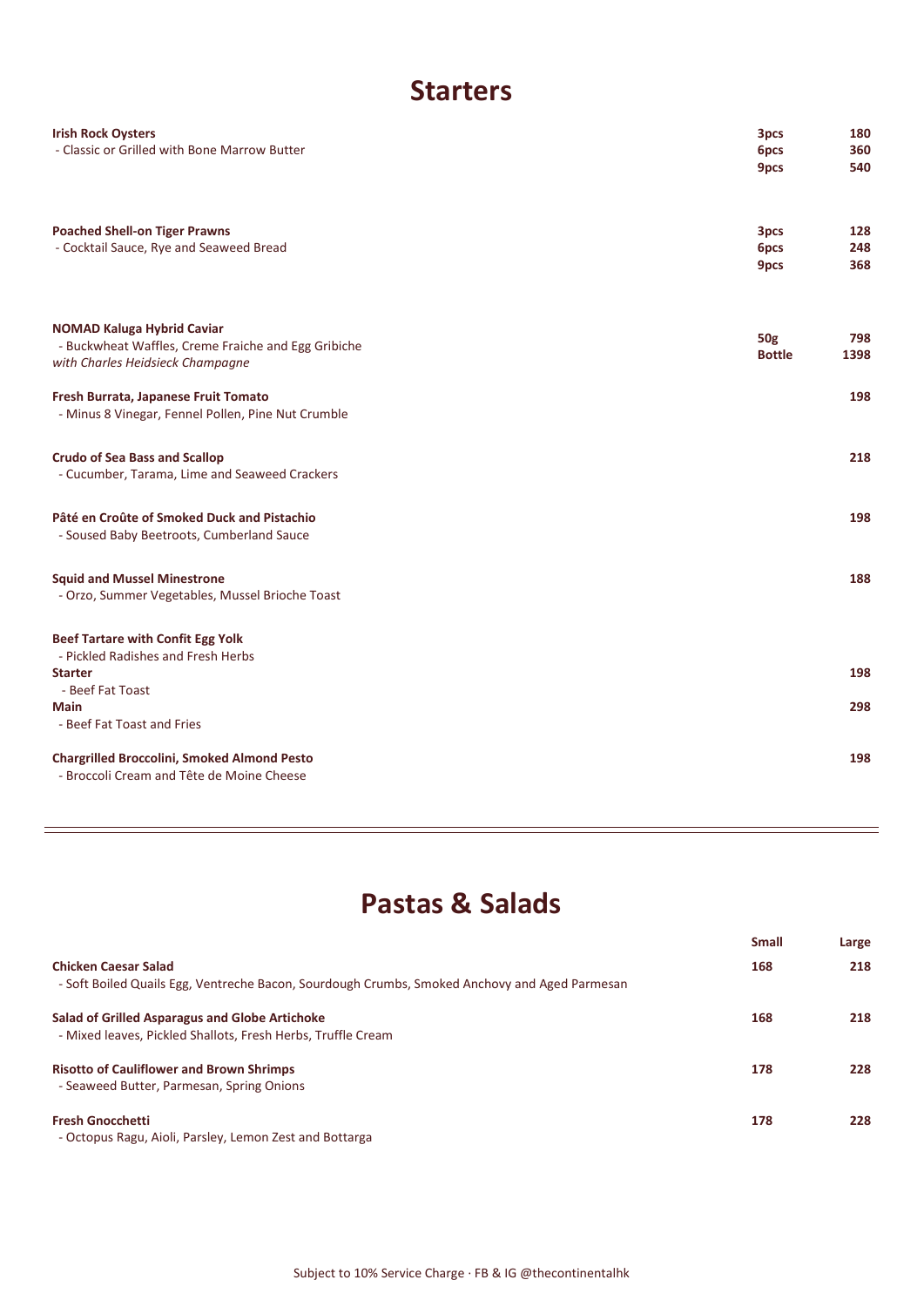#### **Main Courses**

| <b>Best End of Australian Lamb</b><br>- Confit Shoulder, Hasselback Potato, Ratatouille               | 368 |
|-------------------------------------------------------------------------------------------------------|-----|
| Corn fed Chicken Breast, Sausage Roll of the Leg<br>- Fresh Morels, Asparagus, Sauce Vin Jaune        | 298 |
| <b>Pan Fried Chilean Sea Bass</b><br>- Buttered Spinach, Smoked Eel, Petits Pois À La Française       | 358 |
| <b>Charcoal Roasted Sweet Potato</b><br>- Smoked Butter, Charred and Pickled Onions, Hazelnut Milk    | 278 |
| <b>Pan Roasted Atlantic Cod</b><br>- Borlotti Beans, Diamond Shell Clams, Samphire, Fennel and Tomato | 298 |

# **From The Josper Grill**

Served with a choice of Fries or Beef Fat Hash Browns

| <b>USDA Prime Flat Iron 180g</b>                                                                     | 328 |
|------------------------------------------------------------------------------------------------------|-----|
| <b>USDA Brandt Beef Rib-eye 350g</b>                                                                 | 538 |
| The Continental Wagyu Burger                                                                         | 248 |
| - House Made Patty, Double Cheese Slice, Maple and Bacon Jam, Beef Tomato, Round Lettuce and Pickles |     |

### **Sides**

| <b>Fries</b>                      | 68  |
|-----------------------------------|-----|
| <b>Truffle and Parmesan Fries</b> | 128 |
| <b>Creamed Potato</b>             | 68  |
| <b>Mixed Salad</b>                | 68  |
| <b>Market Green Vegetables</b>    | 68  |